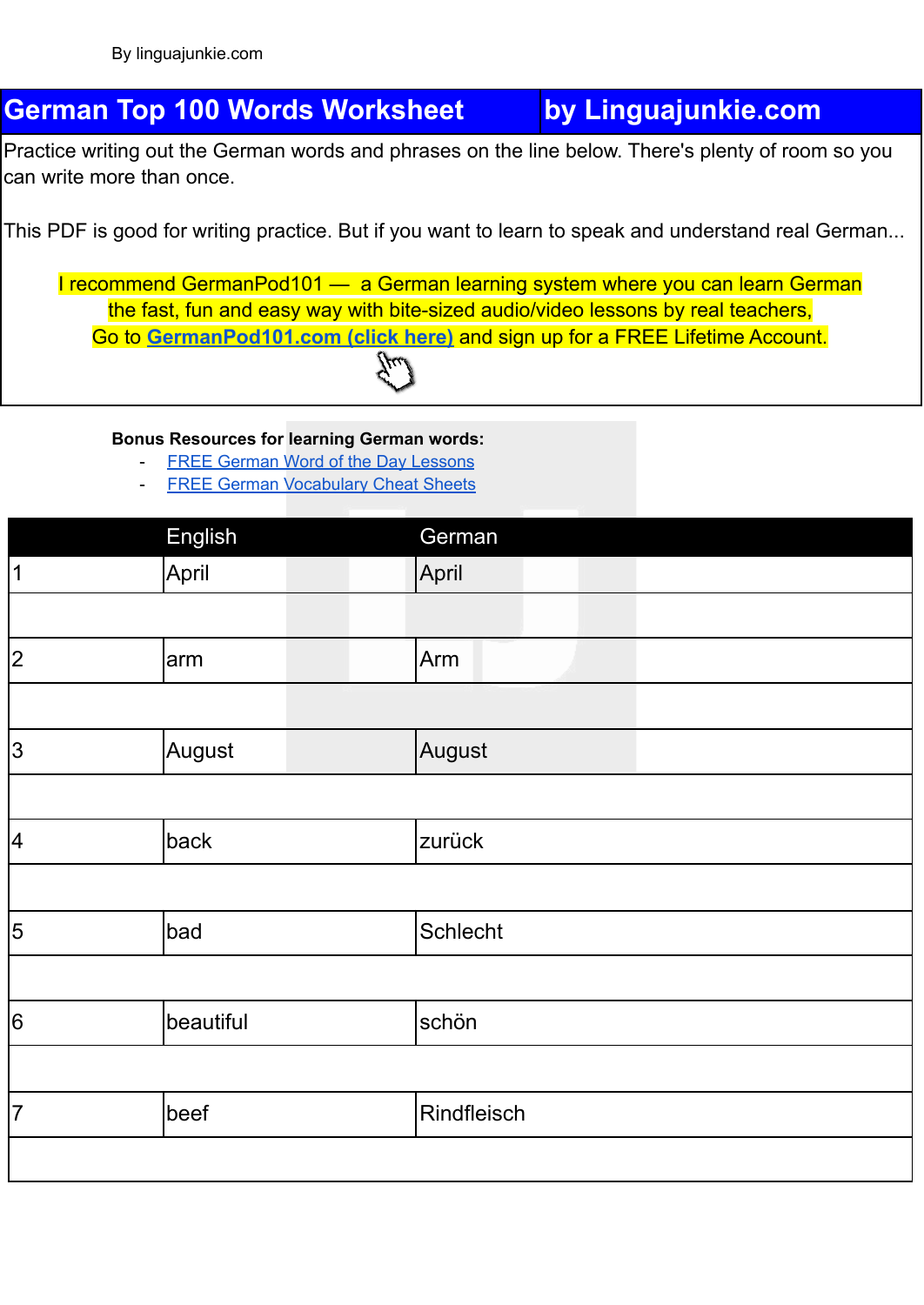| By linguajunkie.com |  |  |  |  |  |
|---------------------|--|--|--|--|--|
|---------------------|--|--|--|--|--|

| ╯  | <u><u>v</u></u> |              |  |
|----|-----------------|--------------|--|
| 8  | beer            | Bier         |  |
|    |                 |              |  |
| 9  | body            | Körper       |  |
|    |                 |              |  |
| 10 | calendar        | Kalender     |  |
|    |                 |              |  |
| 11 | can             | kann         |  |
|    |                 |              |  |
| 12 | chest           | <b>Brust</b> |  |
|    |                 |              |  |
| 13 | chicken         | Hähnchen     |  |
|    |                 |              |  |
| 14 | clock           | Uhr          |  |
|    |                 |              |  |
| 15 | coffee          | Kaffee       |  |
|    |                 |              |  |
| 16 | come            | Kommen Sie   |  |
|    |                 |              |  |
| 17 | cook            | Koch         |  |
|    |                 |              |  |
| 18 | december        | Dezember     |  |
|    |                 |              |  |
| 19 | Delicious!      | Köstlich!    |  |
|    |                 |              |  |
|    |                 |              |  |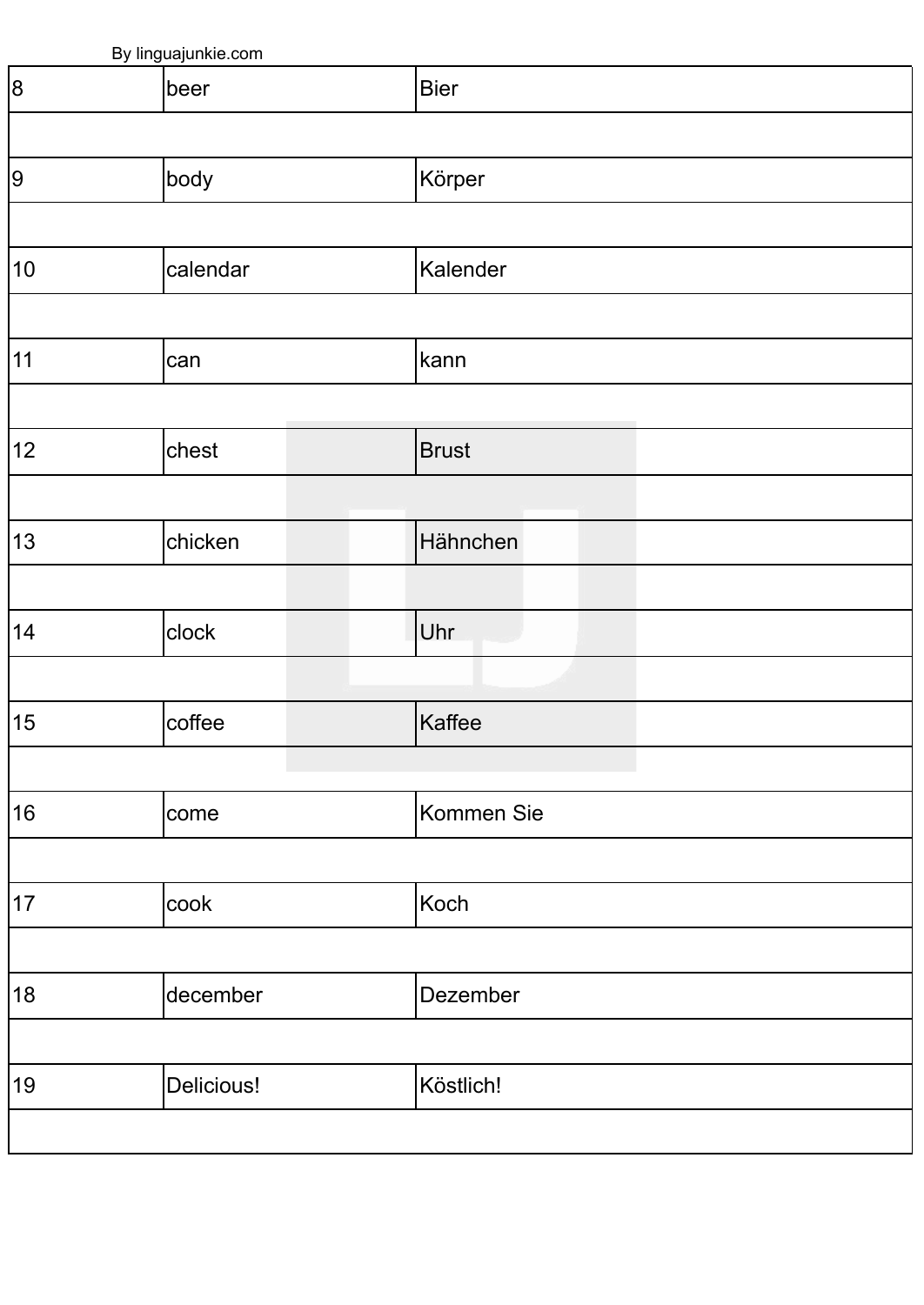|    | By linguajunkie.com |      |             |        |  |  |  |
|----|---------------------|------|-------------|--------|--|--|--|
| 20 | difficult           |      |             |        |  |  |  |
|    |                     |      |             |        |  |  |  |
| 21 | do                  |      | machen      |        |  |  |  |
|    |                     |      |             |        |  |  |  |
| 22 | doctor              |      | Arzt        |        |  |  |  |
|    |                     |      |             |        |  |  |  |
| 23 | easy                |      | einfach     |        |  |  |  |
|    |                     |      |             |        |  |  |  |
| 24 | eight               |      | acht        |        |  |  |  |
|    |                     |      |             |        |  |  |  |
| 25 | employee            |      | Mitarbeiter |        |  |  |  |
|    |                     |      |             |        |  |  |  |
| 26 | engineer            |      | Techniker   |        |  |  |  |
|    |                     |      |             |        |  |  |  |
| 27 | far                 |      | weit        |        |  |  |  |
|    |                     |      |             |        |  |  |  |
| 28 | February            |      | Februar     |        |  |  |  |
|    |                     |      |             |        |  |  |  |
| 29 | finger              |      |             | Finger |  |  |  |
|    |                     |      |             |        |  |  |  |
| 30 | fish                |      |             | Fisch  |  |  |  |
|    |                     |      |             |        |  |  |  |
| 31 | five                | fünf |             |        |  |  |  |
|    |                     |      |             |        |  |  |  |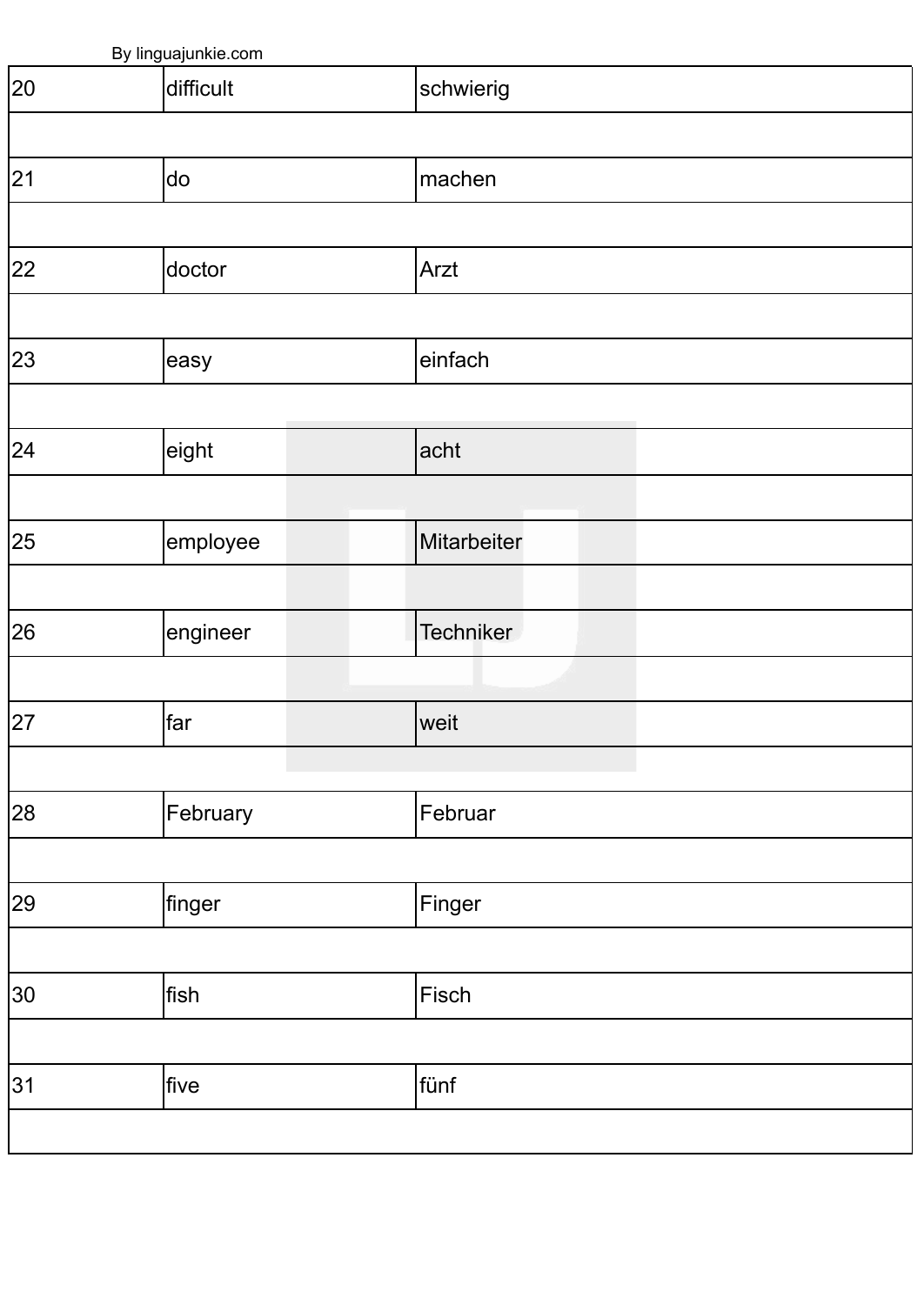|    | By linguajunkie.com |                  |  |  |  |  |
|----|---------------------|------------------|--|--|--|--|
| 32 | foot                | Fuß              |  |  |  |  |
|    |                     |                  |  |  |  |  |
| 33 | four                | vier             |  |  |  |  |
|    |                     |                  |  |  |  |  |
| 34 | Friday              | Freitag          |  |  |  |  |
|    |                     |                  |  |  |  |  |
| 35 | go                  | gehen            |  |  |  |  |
|    |                     |                  |  |  |  |  |
| 36 | good                | gut              |  |  |  |  |
|    |                     |                  |  |  |  |  |
| 37 | Good afternoon.     | Guten Tag.       |  |  |  |  |
|    |                     |                  |  |  |  |  |
| 38 | Good evening.       | Guten Abend.     |  |  |  |  |
|    |                     |                  |  |  |  |  |
| 39 | Good morning.       | Guten Morgen.    |  |  |  |  |
|    |                     |                  |  |  |  |  |
| 40 | Good night.         | Gute Nacht.      |  |  |  |  |
|    |                     |                  |  |  |  |  |
| 41 | Goodbye.            | Auf Wiedersehen. |  |  |  |  |
|    |                     |                  |  |  |  |  |
| 42 | hand                | Hand             |  |  |  |  |
|    |                     |                  |  |  |  |  |
| 43 | head                | Kopf             |  |  |  |  |
|    |                     |                  |  |  |  |  |
|    |                     |                  |  |  |  |  |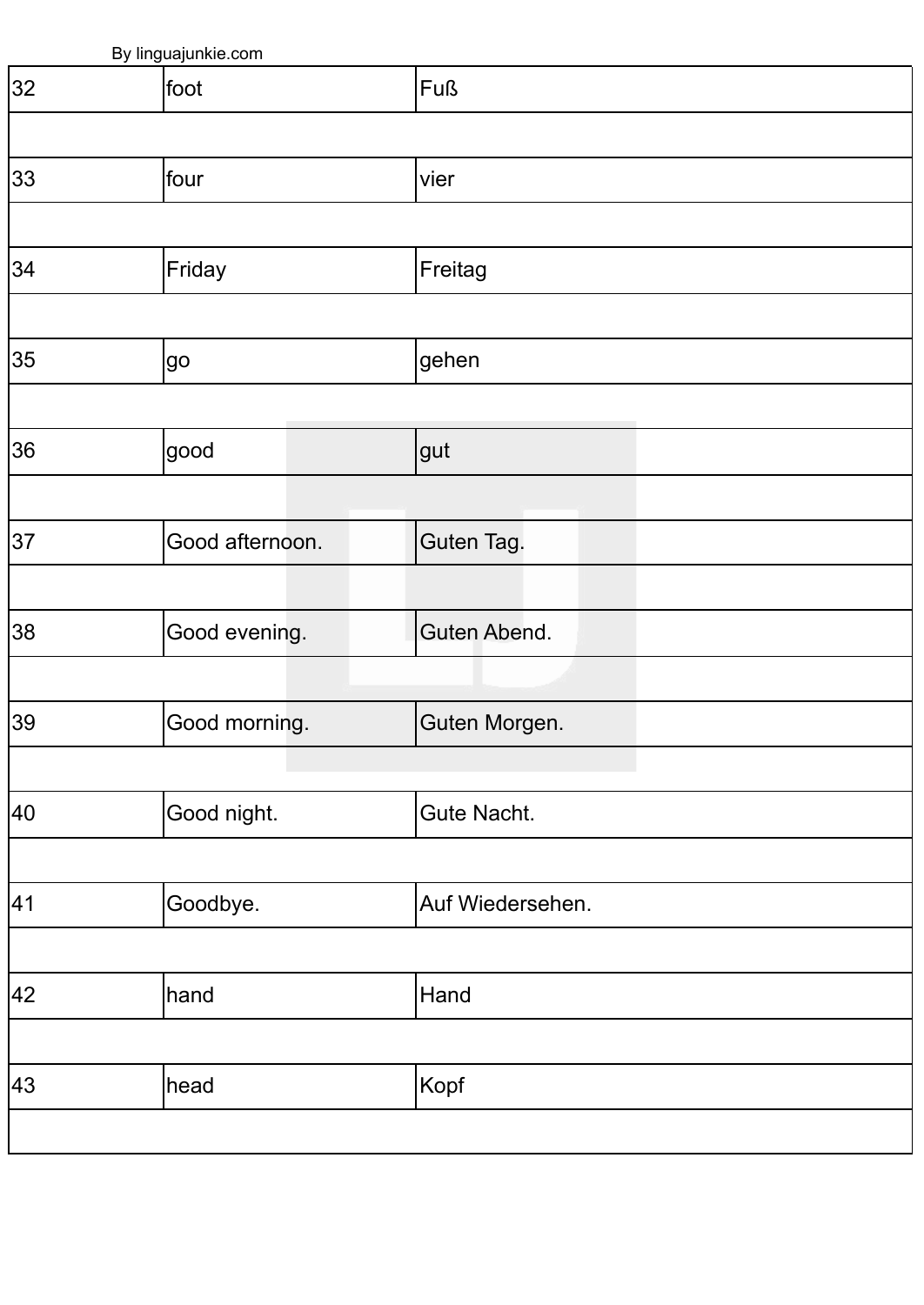| By linguajunkie.com |  |                            |  |  |  |
|---------------------|--|----------------------------|--|--|--|
| Hello.              |  | Hallo.                     |  |  |  |
|                     |  |                            |  |  |  |
| hour                |  | Stunde                     |  |  |  |
|                     |  |                            |  |  |  |
|                     |  | Wie geht es Ihnen?         |  |  |  |
|                     |  |                            |  |  |  |
|                     |  | Im Namen).                 |  |  |  |
|                     |  |                            |  |  |  |
| January             |  | Januar                     |  |  |  |
|                     |  |                            |  |  |  |
| July                |  | Juli                       |  |  |  |
|                     |  |                            |  |  |  |
| June                |  | Juni                       |  |  |  |
|                     |  |                            |  |  |  |
| lamb                |  | Lamm                       |  |  |  |
|                     |  |                            |  |  |  |
| laugh               |  | Lachen                     |  |  |  |
|                     |  |                            |  |  |  |
| leg                 |  | <b>Bein</b>                |  |  |  |
|                     |  |                            |  |  |  |
| make                |  | machen                     |  |  |  |
|                     |  |                            |  |  |  |
| manager             |  | Manager                    |  |  |  |
|                     |  |                            |  |  |  |
|                     |  | How are you?<br>I'm(name). |  |  |  |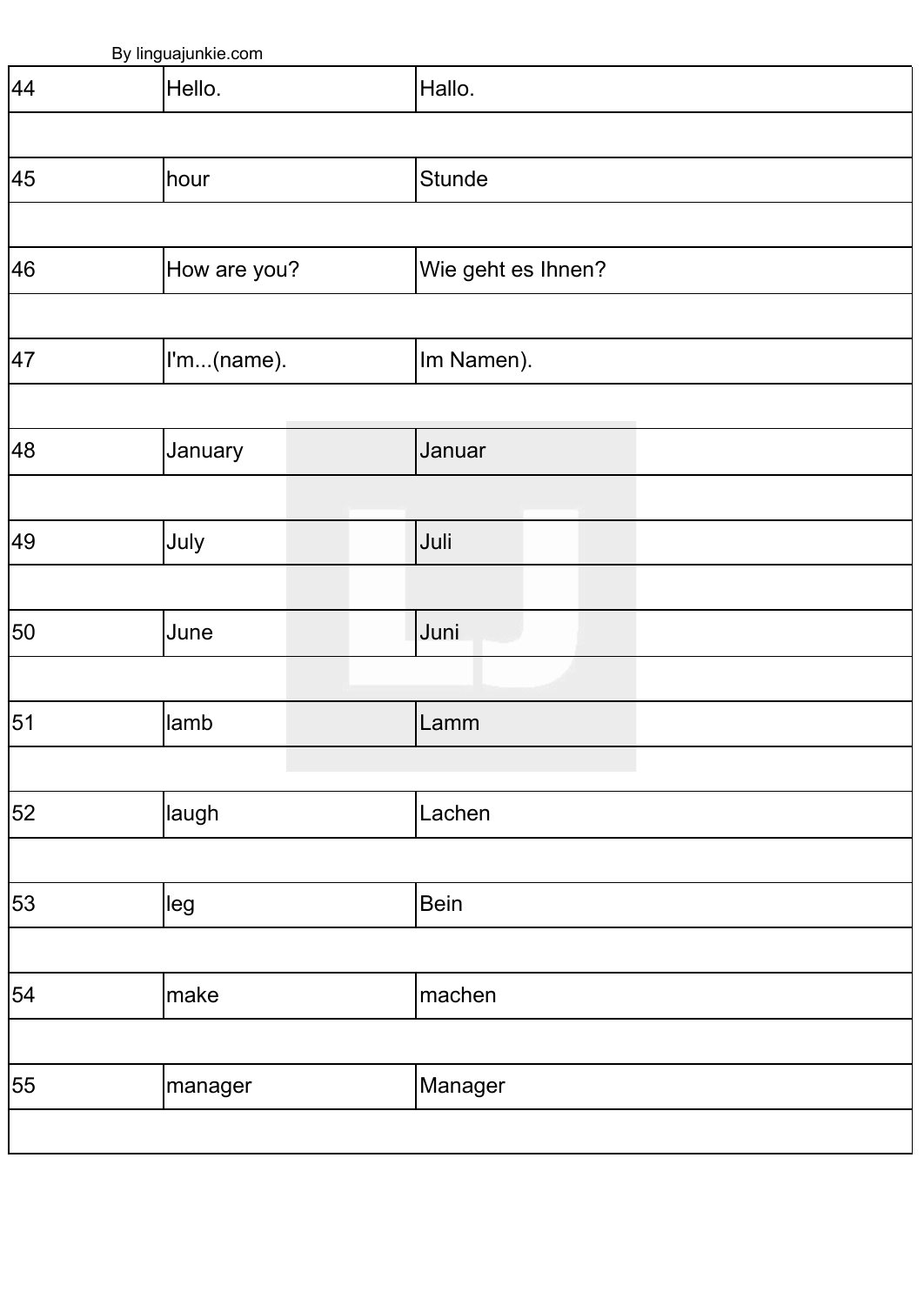|    | By linguajunkie.com |                                  |
|----|---------------------|----------------------------------|
| 56 | March               | März                             |
|    |                     |                                  |
| 57 | May                 | Kann                             |
|    |                     |                                  |
| 58 | minute              | Minute                           |
|    |                     |                                  |
| 59 | Monday              | Montag                           |
|    |                     |                                  |
| 60 | near                | nahe                             |
|    |                     |                                  |
| 61 | Nice to meet you.   | Freut mich, dich kennenzulernen. |
|    |                     |                                  |
| 62 | nine                | neun                             |
|    |                     |                                  |
| 63 | No.                 | Nein.                            |
|    |                     |                                  |
| 64 | November            | November                         |
|    |                     |                                  |
| 65 | nurse               | Krankenschwester                 |
|    |                     |                                  |
| 66 | o'clock             | Uhr                              |
|    |                     |                                  |
| 67 | October             | Oktober                          |
|    |                     |                                  |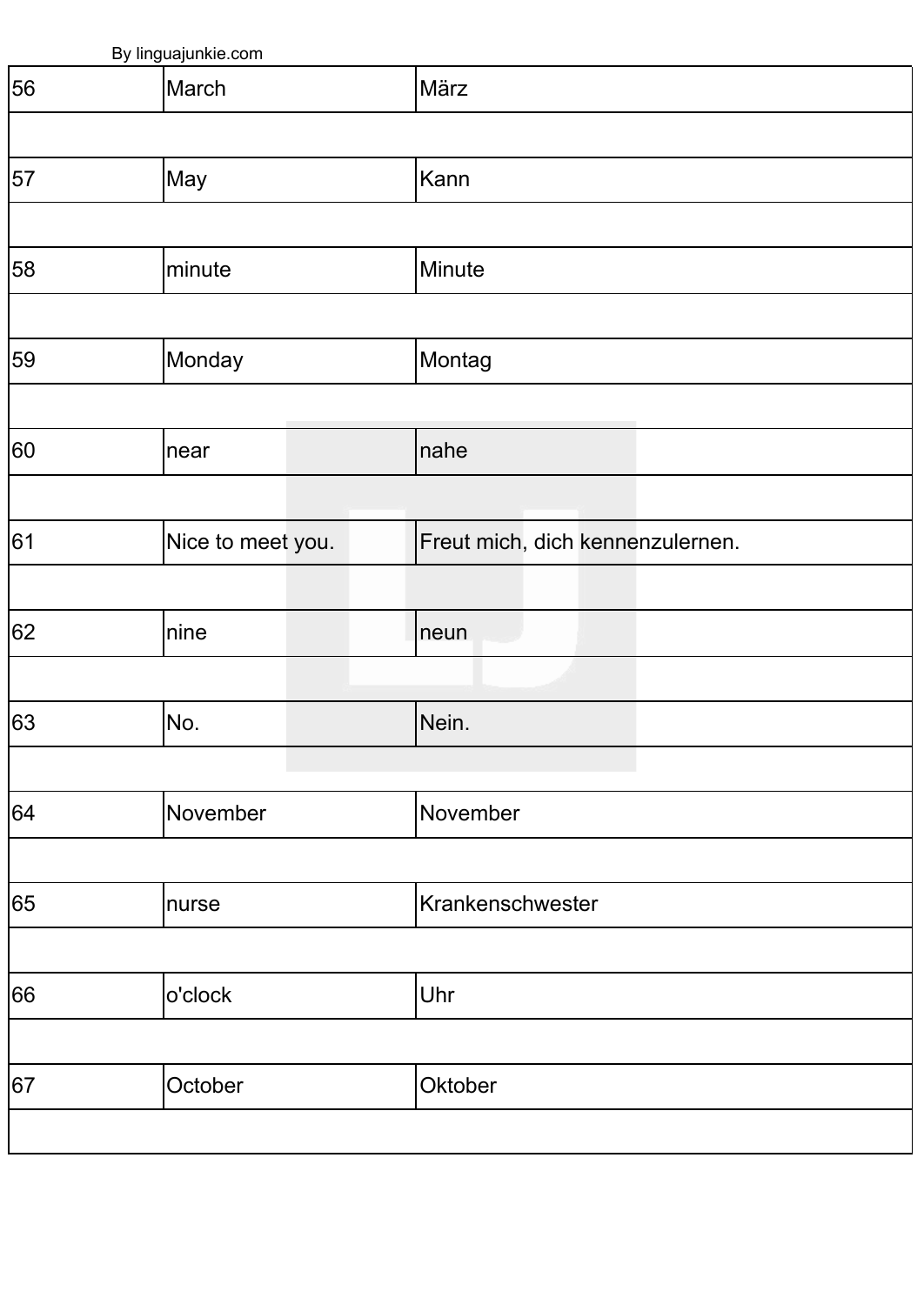|    | By linguajunkie.com |  |               |                 |  |  |  |
|----|---------------------|--|---------------|-----------------|--|--|--|
| 68 | one                 |  |               |                 |  |  |  |
|    |                     |  |               |                 |  |  |  |
| 69 | police officer      |  | Polizist      |                 |  |  |  |
|    |                     |  |               |                 |  |  |  |
| 70 | pork                |  |               | Schweinefleisch |  |  |  |
|    |                     |  |               |                 |  |  |  |
| 71 | programmer          |  | Programmierer |                 |  |  |  |
|    |                     |  |               |                 |  |  |  |
| 72 | salesman            |  | Verkäufer     |                 |  |  |  |
|    |                     |  |               |                 |  |  |  |
| 73 | Saturday            |  | Samstag       |                 |  |  |  |
|    |                     |  |               |                 |  |  |  |
| 74 | second              |  | zweite        |                 |  |  |  |
|    |                     |  |               |                 |  |  |  |
| 75 | see                 |  | sehen         |                 |  |  |  |
|    |                     |  |               |                 |  |  |  |
| 76 | September           |  |               | September       |  |  |  |
|    |                     |  |               |                 |  |  |  |
| 77 | seven               |  |               | Sieben          |  |  |  |
|    |                     |  |               |                 |  |  |  |
| 78 | six                 |  |               | sechs           |  |  |  |
|    |                     |  |               |                 |  |  |  |
| 79 | small               |  | klein         |                 |  |  |  |
|    |                     |  |               |                 |  |  |  |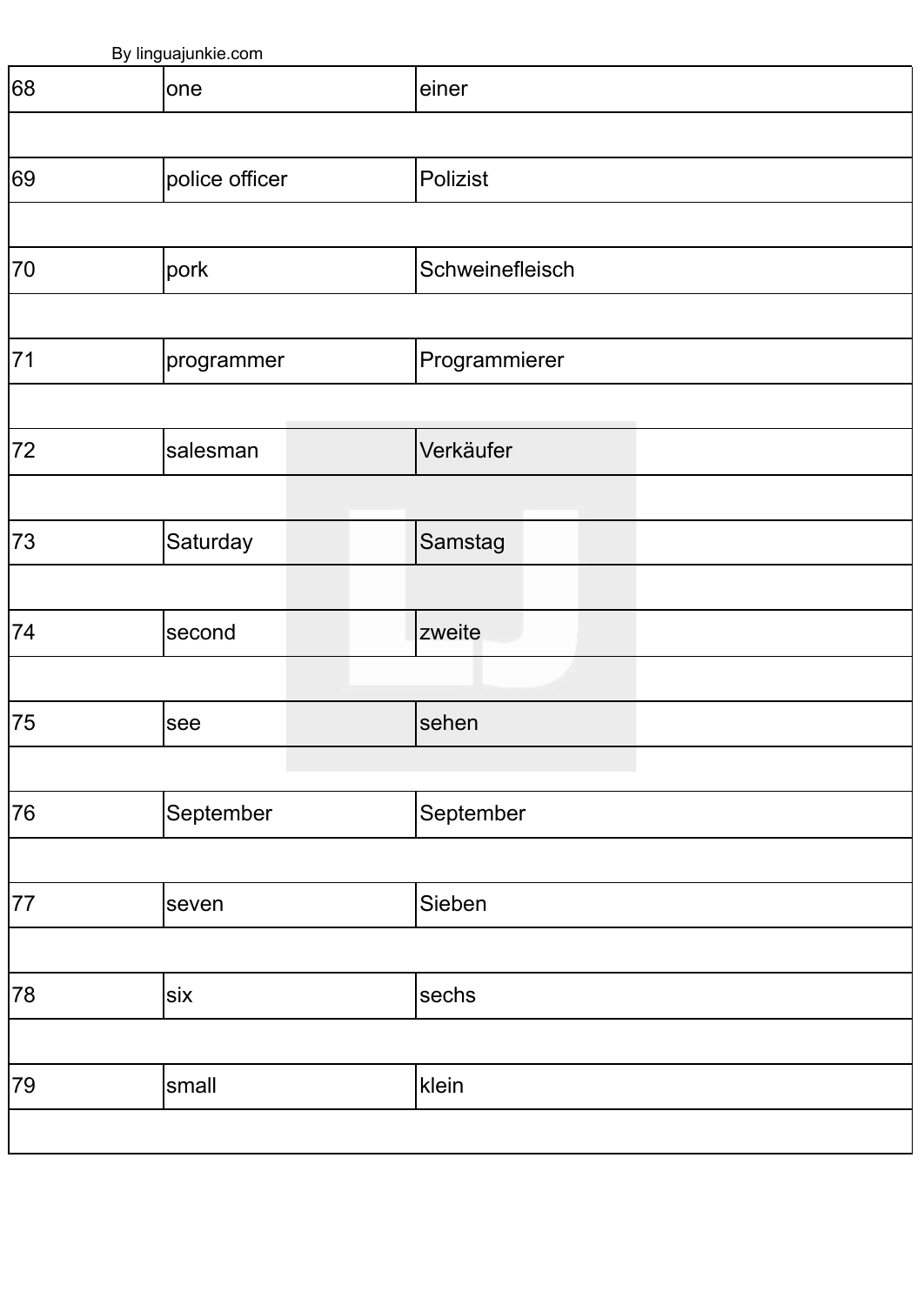|    | By linguajunkie.com |              |
|----|---------------------|--------------|
| 80 | stomach             | <b>Bauch</b> |
|    |                     |              |
| 81 | Sunday              | Sonntag      |
|    |                     |              |
| 82 | tea                 | Tee          |
|    |                     |              |
| 83 | teacher             | Lehrer       |
|    |                     |              |
| 84 | ten                 | zehn         |
|    |                     |              |
| 85 | Thank you!          | Danke!       |
|    |                     |              |
| 86 | three               | drei         |
|    |                     |              |
| 87 | Thursday            | Donnerstag   |
|    |                     |              |
| 88 | today               | heute        |
|    |                     |              |
| 89 | tomorrow            | Morgen       |
|    |                     |              |
| 90 | <b>Tuesday</b>      | Dienstag     |
|    |                     |              |
| 91 | two                 | zwei         |
|    |                     |              |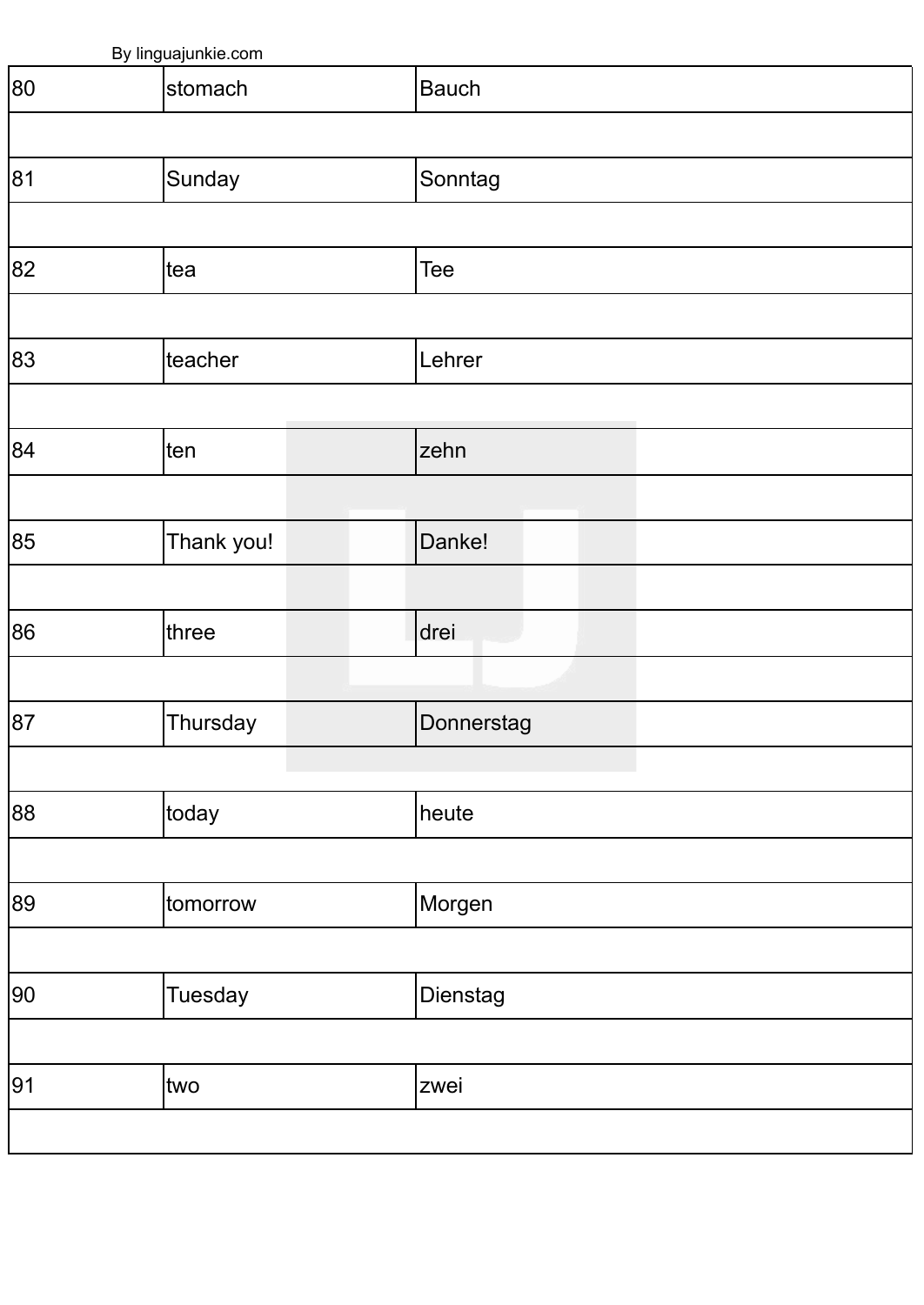| By linguajunkie.com |           |  |           |  |  |
|---------------------|-----------|--|-----------|--|--|
| $\overline{92}$     | ugly      |  | hässlich  |  |  |
|                     |           |  |           |  |  |
| 93                  | use       |  | verwenden |  |  |
|                     |           |  |           |  |  |
| 94                  | water     |  | Wasser    |  |  |
|                     |           |  |           |  |  |
| 95                  | Wednesday |  | Mittwoch  |  |  |
|                     |           |  |           |  |  |
| 96                  | week      |  | Woche     |  |  |
|                     |           |  |           |  |  |
| 97                  | wine      |  | Wein      |  |  |
|                     |           |  |           |  |  |
| 98                  | year      |  | Jahr      |  |  |
|                     |           |  |           |  |  |
| 99                  | Yes.      |  | Ja.       |  |  |
|                     |           |  |           |  |  |
| 100                 | yesterday |  | gestern   |  |  |
|                     |           |  |           |  |  |
| 101                 | zero      |  | Null      |  |  |
|                     |           |  |           |  |  |
|                     |           |  |           |  |  |